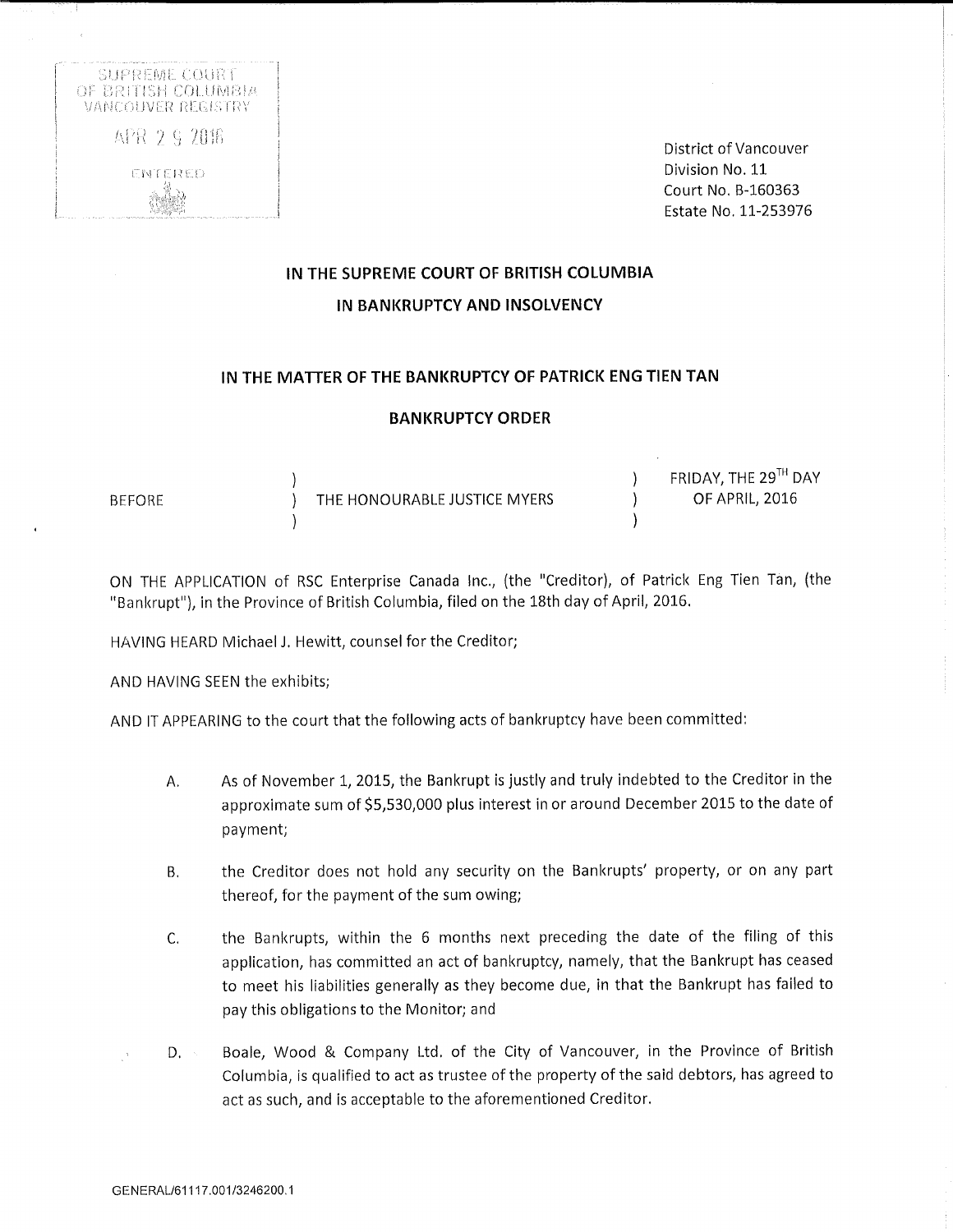RSC Enterprise Canada Inc., 5428 Monte Bre Place, West Vancouver, British Columbia, V7W 3A8

Amount of Debt: \$5,530,000 plus interest accruing from November 1, 2015 to the date of payment

1. The Court hereby orders that the Bankrupt, has at some time during the last 12 months preceding the filing of this application carried on business and does reside in the City of West Vancouver, in the Province of British Columbia, within the jurisdiction of this Court, be adjudged bankrupt by virtue of a bankruptcy order hereby made on this date.

2. The Court further orders that Boale, Wood & Company Ltd. of Vancouver, in the Province of British Columbia, be appointed as trustee of the estate of the Bankrupt.

3. The Court further orders that the trustee give security in cash or by bond or suretyship without delay, in accordance with subsection 16(1) of the Act.

4. The Court further orders that the costs of the applicant creditor be paid out of the estate of the bankrupt on taxation of the estate.

| R -Dated at- | $-2016$                                          |            |
|--------------|--------------------------------------------------|------------|
|              | BY THE COURT,                                    |            |
|              |                                                  |            |
|              | <sub>n</sub> JUDGE-OR REGISTRAR<br>$\mathcal{U}$ | BANKRUPTCY |
|              |                                                  |            |
|              | Whithyea.                                        |            |
|              |                                                  |            |